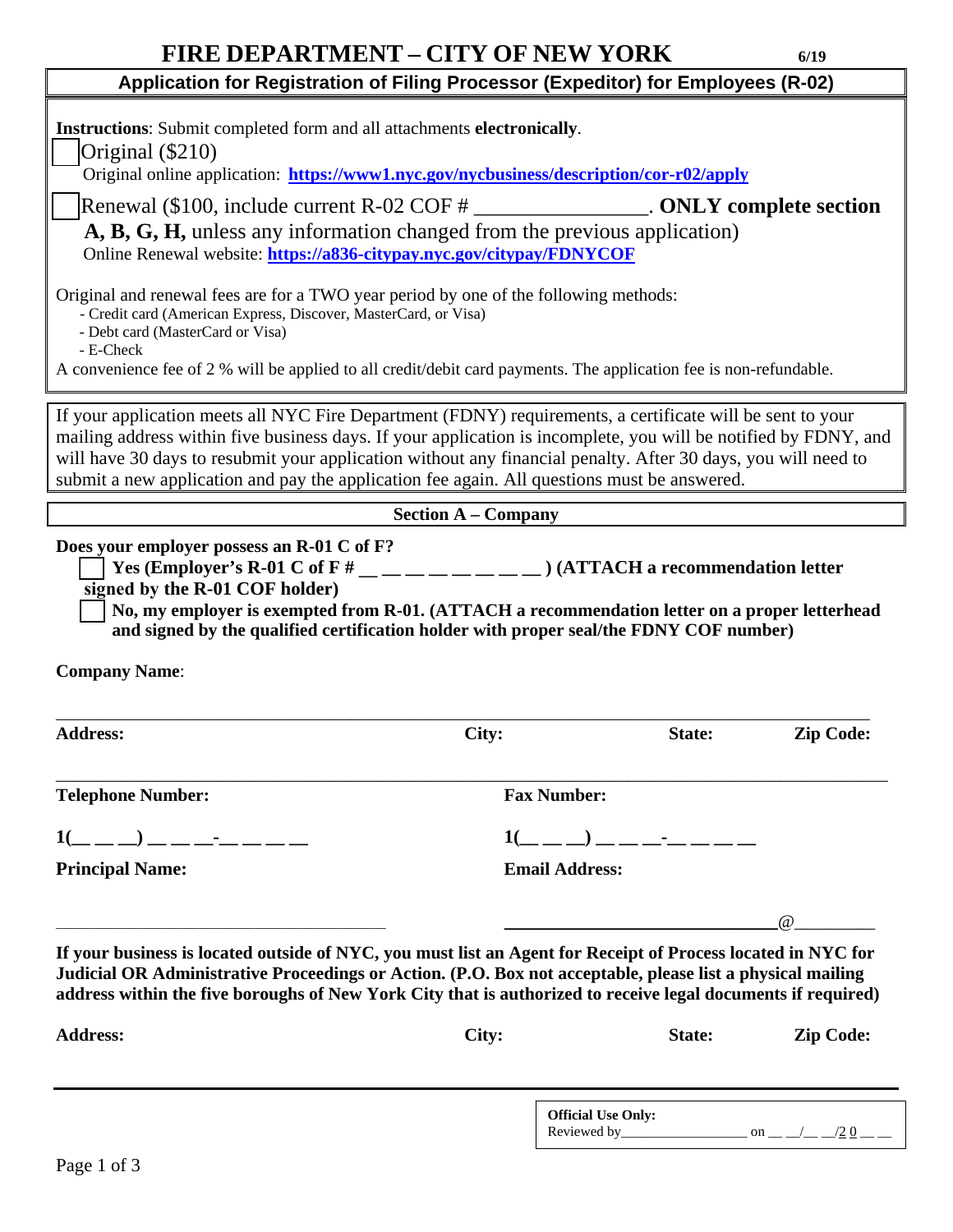| <b>Section B - Applicant's Contact Information</b>     |                         |                                                                                                                    |                   |                                |
|--------------------------------------------------------|-------------------------|--------------------------------------------------------------------------------------------------------------------|-------------------|--------------------------------|
| <b>Applicant's Name:</b>                               |                         |                                                                                                                    |                   |                                |
| <b>Home Address:</b>                                   |                         | City:                                                                                                              | State:            | <b>Zip Code:</b>               |
| <b>Telephone Number:</b>                               | <b>Email Address:</b>   |                                                                                                                    |                   |                                |
|                                                        |                         | Section C - Employment History in any NYC Agency                                                                   |                   |                                |
| Yes                                                    | No (skip this section)  | Are you or have you ever been employed by the FDNY or any other City agency in past year?                          |                   |                                |
| If yes, state the agency name and dates of employment: |                         |                                                                                                                    |                   |                                |
| Yes                                                    | N <sub>o</sub>          | If yes, have you sought or received approval from the NYC Conflicts of Interest Board? (Attach copy of the ruling) |                   |                                |
|                                                        |                         | <b>Section D- Employee Professional Experience</b>                                                                 |                   |                                |
| chronological order.                                   |                         | Please list work experience for the past 5 years. List most recent experience first & continue backwards in        |                   |                                |
| Dates Employed<br>$\frac{1}{2}$ to $\frac{1}{2}$       | Length of<br>Time Emp'd | Employer's Name & Address<br>$C$ of F: __ __ __ __ __ __ __ __                                                     | responsibilities. | Describe your daily duties and |
|                                                        |                         |                                                                                                                    |                   |                                |
|                                                        |                         |                                                                                                                    |                   |                                |
| Dates Employed<br>$\frac{1}{2}$ to $\frac{1}{2}$       | Length of<br>Time Emp'd | Employer's Name & Address<br>$C$ of F: __ __ __ __ __ __ __ __                                                     | responsibilities. | Describe your daily duties and |
|                                                        |                         |                                                                                                                    |                   |                                |
|                                                        |                         |                                                                                                                    |                   |                                |
|                                                        |                         |                                                                                                                    |                   |                                |